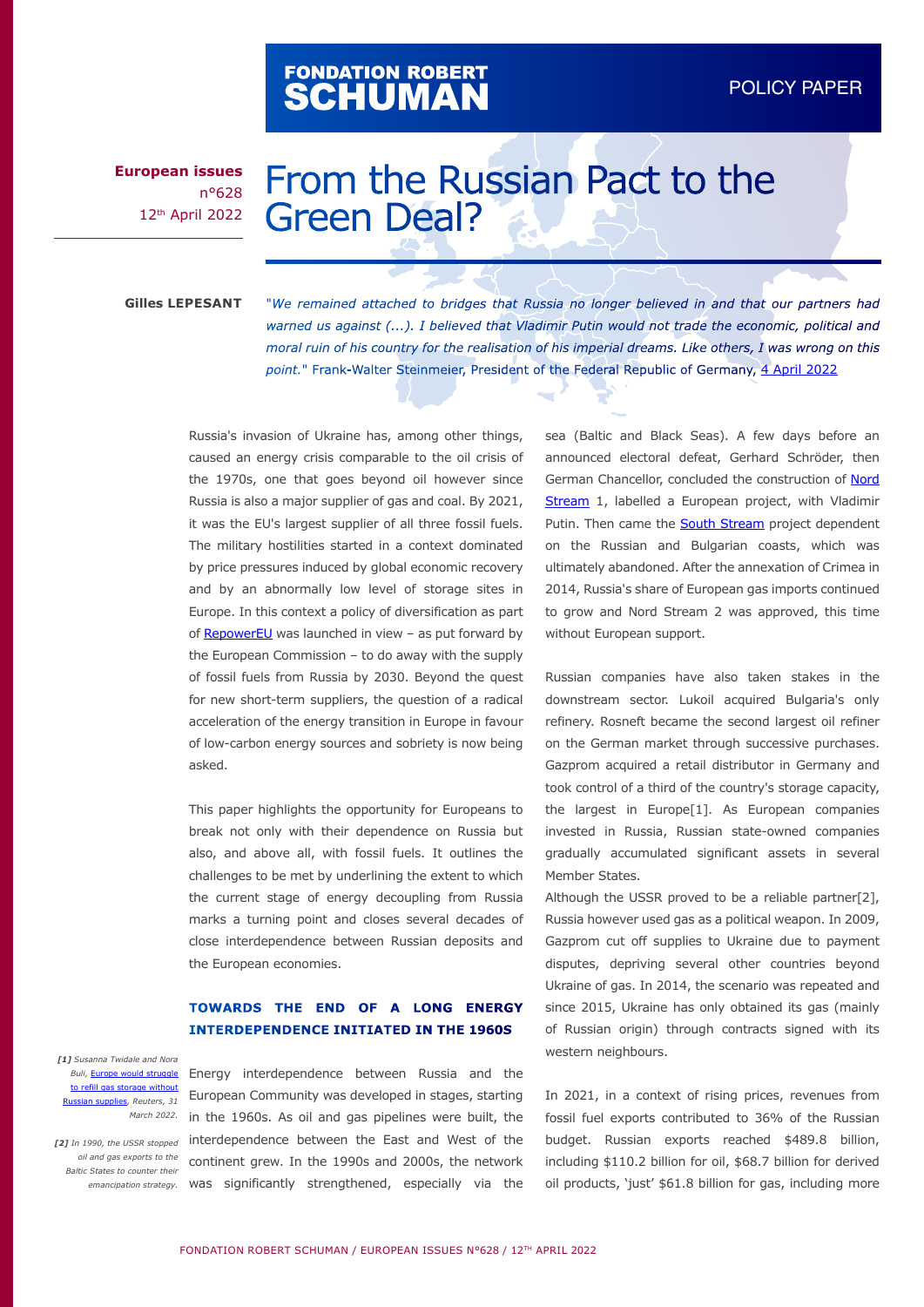2

than \$7 billion for liquefied natural gas (LNG). While gas is less financially crucial than oil from Russia's point of view, the European Union has placed itself in a situation of heavy dependence, with several Member States buying more than half of the gas consumed from Russia.

However, it would be excessive to point to a supposed naivety in European energy policy. The rules of competition policy have forced Russian players to abandon certain projects (South Stream) or to review the legal framework of their projects. The implementation of the internal market has been accompanied by interconnections that allow for increased flows between Member States and thus increase their resilience, even in the event of a suspension of Russian supply. Central and Eastern European countries have benefited greatly from the resources devoted to their integration into Western European gas and electricity networks. In the gas sector the rise of the *spot* [market](https://marketbusinessnews.com/financial-glossary/spot-market/) (ultimately intended to replace long-term contracts) has increased competition in the European market between suppliers, whether they supply the market by pipeline or via LNG terminals (mostly co-financed by the EU). These various measures have in fact helped to keep prices low. The phasing out of long-term contracts has helped European consumers to [save 70 billion €](https://www.iea.org/commentaries/despite-short-term-pain-the-eu-s-liberalised-gas-markets-have-brought-long-term-financial-gains) over the last decade.

The crisis triggered by Russia's invasion of Ukraine, however, has exposed vulnerabilities. The idea that Russia would make political use of gas not only with regard to its neighbours but also with regard to the whole of the European Union seemed improbable. The reduction of Russian supplies to the spot market from the beginning of the second half of 2021 was of little concern to European countries, with Gazprom arguing that the commitments made through long-term contracts (which the European Commission proposes to abolish by 2049) were being met. Compared to the last quarter of 2020, Gazprom nevertheless reduced its exports by 25% in the last quarter of 2021 while at the same time increasing its deliveries to China. In February 2022, the storage sites owned by the company in Europe were only 16% full compared to 44% for the other storage sites. However, among these acquisitions on European soil, Gazprom has been able to acquire 10% of European storage capacity over the past decades.

*[3] Statement by Lithuanian Energy Minister Dainius Kreivys to AFP on 13 May 2021. In:* [Le](https://www.lemondedelenergie.com/pays-baltes-reseau-electrique-europeen/2021/05/16/)  e de l'énerg

If technical or commercial explanations have been put forward to explain the slowdown in Russian supplies in the second half of 2021, the link between gas and geopolitics was finally confirmed in January 2022 by the [IEA.](https://www.iea.org/news/iea-confirms-member-country-contributions-to-second-collective-action-to-release-oil-stocks-in-response-to-russia-s-invasion-of-ukraine) The European Commission's proposal to increase storage volumes in the run-up to each winter and to subject storage site owners to a certification process seems in this context as legitimate as it is overdue.

More broadly, the unspoken pact established since the 1960s - the USSR (mainly Russia) supplying Western and Central Europe with hydrocarbons in exchange for consumer goods and technology - now seems to have been broken. The balance of terror - the EU not imagining Russia sacrificing nearly 40% of its tax revenues; Russia not imagining the EU depriving itself of nearly half its energy supply - is now a thing of the past. Decoupling is underway despite the undeniable economic logic that the strong energy interdependence between the West and East of the European continent has represented in recent years. Several Central European countries took the lead, especially on the Baltic-Black Sea corridor.

The Baltic countries have invested in underground storage (Inčukalns, Latvia), in the construction of an LNG terminal (Klaipeda, Lithuania). Their connection with their Scandinavian neighbours has been completed thanks to the bi-directional gas pipeline **Balticconnector** between Ingå (Finland) and Paldiski (Estonia). Another pipeline will connect Lithuania and Poland in 2022. Finally, the synchronisation of the Baltic electricity network with the continental European network (UCTE), "*the final stage of Lithuania's integration into the Western democratic world*[3]", will be completed by 2025, just like many projects co-financed by the European Union.

Announced shortly after the start of the Russian invasion, Ukraine's connection to the European electricity grid had been in the pipeline for several months. Different options are possible in the medium term. The connection to the European grid alone would contribute to strengthening the resilience of the Ukrainian network without requiring significant changes to its organisation. A back-to-back (B2B) synchronisation would allow greater flows between Ukraine and the European network without this leading to structural changes. Full synchronisation, based on the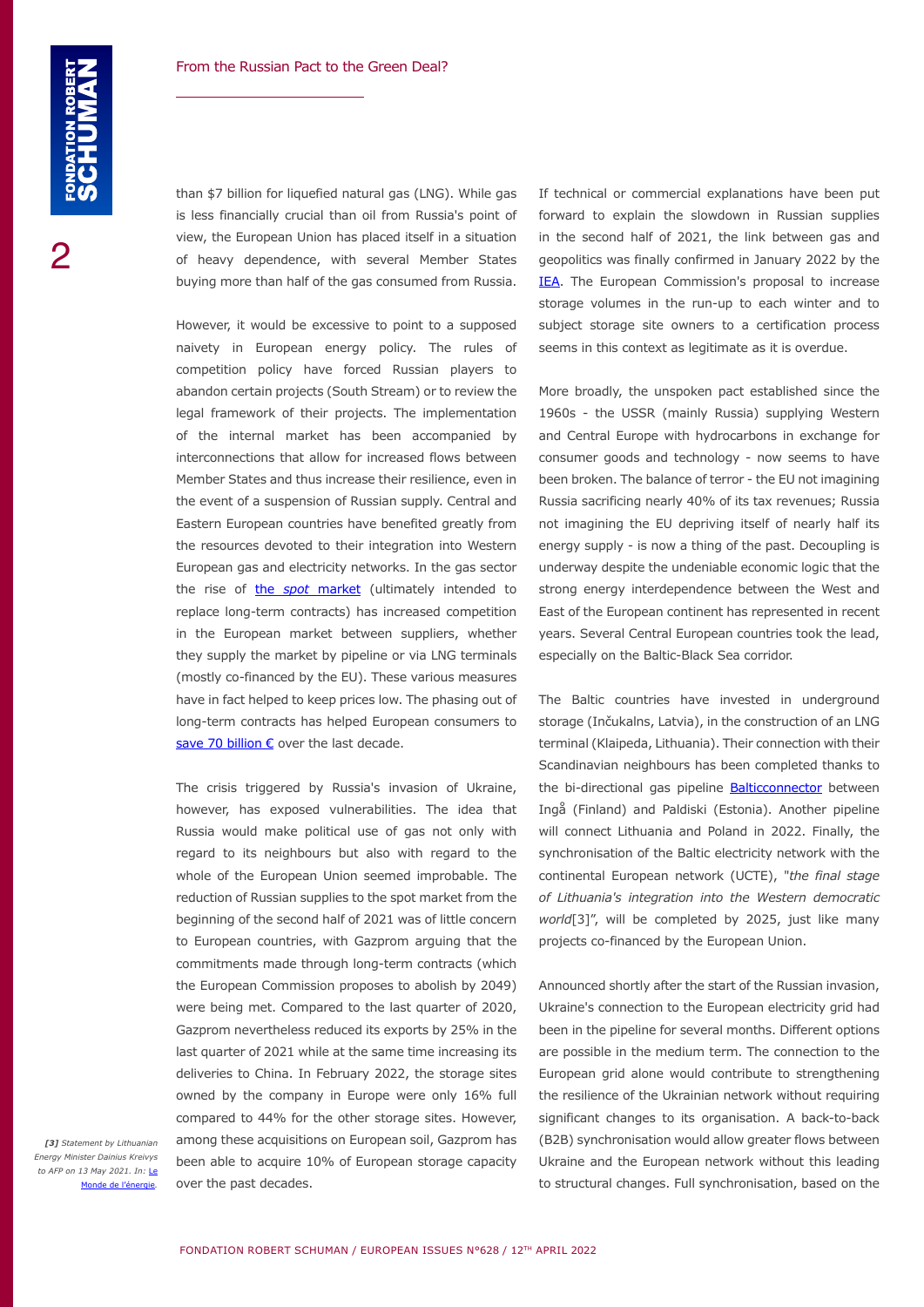3

Baltic model, would significantly strengthen the Ukrainian network but this would require major reforms in Ukraine itself[4].

Ultimately, the IPS/UPS electricity grid, a legacy of the Soviet Union, is set to shrink significantly in favour of a European network that includes a large part of its former sphere of influence. In the gas sector, the Russian regime argues that a pivot to the East ('*povorot na vostok*') would spare it the consequences of diversification by European buyers. However, the benefits of this pivot remain uncertain for the time being.

### **ON THE RUSSIAN SIDE, THE ILLUSION OF A PIVOT TO THE EAST?**

Although the effect of the sanctions adopted against Russia is expected to be gradual (most energy transactions predate the launch of the invasion on 24 February 2022), economic actors' expectations have rapidly led to a deterioration of Russian exports during the first quarter of 2022. Can Asia replace the European market?

In terms of oil, Russia has become China's second largest supplier (it provides 17% of its imports). Shortly before the start of the invasion, Rosneft and China National Petroleum Corporation (CNPC) signed a ten-year oil supply contract renewing one that was to expire in 2023[5]. India appears to be another outlet (the Russian foreign minister was sent there in March 2022), but the potential appears limited in the short term. The country is in fact linked to suppliers in the Middle East with attractive prices and although the country has been able to help Iran get around the sanctions, Russia is penalised by its distance.

Russia is China's third largest supplier of gas (15% of its imports). Gazprom and CNPC supplemented an existing 38 billion cubic metres (bcm) agreement in 2021 with an additional 10 bcm (by comparison, in 2021 Gazprom delivered 168 bcm to the EU). Relations with Beijing have steadily strengthened in recent years, as relations with European partners have become more strained. A 4,000 km long gas pipeline has been built [\(Power of Siberia\)](https://www.pipeline-journal.net/news/power-siberia-2-pipeline-puts-ever-more-pressure-europe) but its capacity is still limited (18 bcm compared with 55 bcm

for Nord Stream 1 alone) and it only supplies the Chinese market from the fields in Eastern Siberia. Nevertheless, the Russian network is due to be more widely connected to the Russian market with the commissioning of Power of Siberia 2, a project for which studies have begun.

In the immediate future, however, Russia's partial suspension from the SWIFT system is complicating transactions and the Chinese CIPS system has been slow to take off. Above all, Chinese companies may be reluctant to bypass the sanctions and thus lose other more lucrative markets. In the longer term, it is the risk of an unequal relationship that Russia will have to manage. It may have to sell off assets, as it did in 2014 following international sanctions after the annexation of Crimea. A rise in the power of Chinese players cannot be ruled out, as a substitute for Western capital and technology. The risk would be for Russia to be in a face-to-face situation with a Chinese client that has other options.

Beyond China, however, Russia is targeting other markets thanks to existing and planned LNG terminals. On the Pacific rim, the terminal **[Sakhalin-2](https://www.shell.com/about-us/major-projects/sakhalin/sakhalin-an-overview.html)** supplies several Asian markets. On the Arctic coast, the [Yamal project](https://ep.totalenergies.com/en/our-commitments-you/liquefied-natural-gas/yamal-lng-commissioning-extreme-conditions-russian-arctic) has seen the construction (with the help of European and Chinese capital) of a complex combining fields, pipelines and an LNG terminal, soon to be completed by a second. These are part of a strategy that has been pursued for several years and aims to compete with Australia, the United States and Qatar on the global LNG market.

However, transport requires suitable vessels, which are currently supplied mainly by South Korean yards, which has to comply with sanctions[6]. In short, few alternatives offer Russia the same advantages as the European market in terms of volumes and solvency. A similar observation can be made about coal, a quarter of which is extracted for the European market and exported mainly via the Baltic and Black Sea coasts. Massive exports to Asia to compensate for the embargo decided by the European Union on 7 April 2022 would require that the two railway axes - Trans-Siberian and Baikal-Amur-Magistral (BAM) - offer the required capacities. The pivot to the East is underway, but it will take time. What are the alternatives for Europe?

*[4] L. Feldhaus, K. Westphal, G. Zachmann,* [Die Anbindung](https://www.swp-berlin.org/publications/products/aktuell/2021A72_Ukraine_Europas_Stromsystem.pdf)  [der Ukraine an Europas](https://www.swp-berlin.org/publications/products/aktuell/2021A72_Ukraine_Europas_Stromsystem.pdf)  \_\_<br><u>:romsystem: zwische</u> [technischen Details und harter](https://www.swp-berlin.org/publications/products/aktuell/2021A72_Ukraine_Europas_Stromsystem.pdf)  [Geopolitik](https://www.swp-berlin.org/publications/products/aktuell/2021A72_Ukraine_Europas_Stromsystem.pdf)*, SWP-Aktuell, 72/2021.* 

[5] Michal Meidan, The Russian [invasion of Ukraine and China's](https://www.oxfordenergy.org/publications/the-russian-invasion-of-ukraine-and-chinas-energy-markets/)  [energy markets](https://www.oxfordenergy.org/publications/the-russian-invasion-of-ukraine-and-chinas-energy-markets/)*, Oxford Energy Studies, March 2022.* 

*[6] C. Davies, S. Jung-a, H. Dempsey, «* [Russia's Arctic gas](https://www.ft.com/content/2164d1e3-ee68-43ab-8c3d-61bd6ccde239)  [ambitions at risk as sanctions](https://www.ft.com/content/2164d1e3-ee68-43ab-8c3d-61bd6ccde239)  [imperil LNG icebreakers](https://www.ft.com/content/2164d1e3-ee68-43ab-8c3d-61bd6ccde239) *», Financial Times, 28 March 2022.*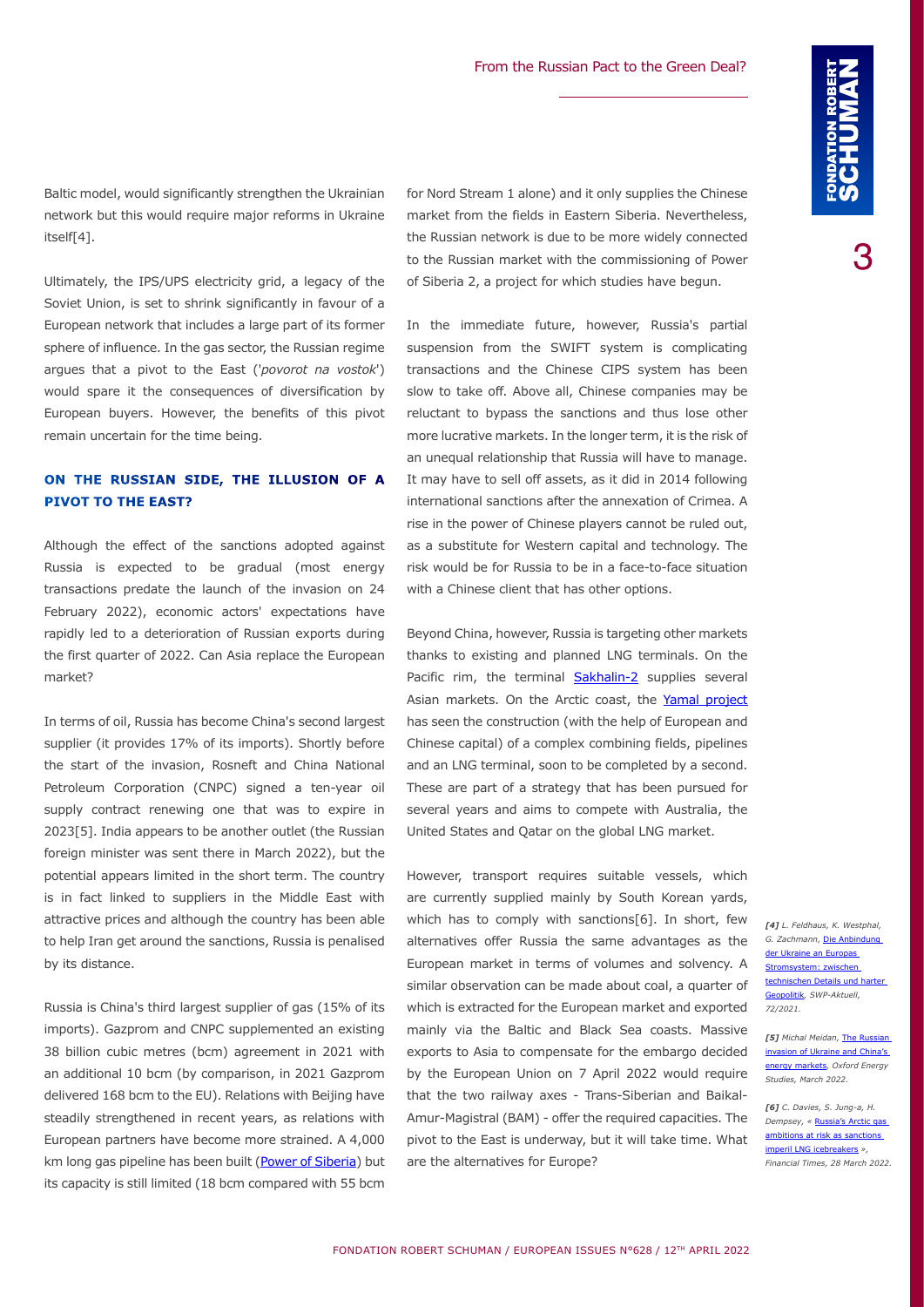4

#### **THE EUROPEAN GREEN DEAL REQUIRES A PARADIGM SHIFT**

The diversification of supplies is currently serving the US coal, oil and LNG industry, for which liquefaction terminals are being built in the Gulf of Mexico. In his [speech on 26](https://www.whitehouse.gov/briefing-room/speeches-remarks/2022/03/26/remarks-by-president-biden-on-the-united-efforts-of-the-free-world-to-support-the-people-of-ukraine/) [March 2022](https://www.whitehouse.gov/briefing-room/speeches-remarks/2022/03/26/remarks-by-president-biden-on-the-united-efforts-of-the-free-world-to-support-the-people-of-ukraine/) in Warsaw, the American president summed up: "*First, Europe must end its dependence on Russian fossil fuels. And we, the United States, will help*". Here, Joe Biden was following in the footsteps of previous American presidents who have denounced, if necessary, with sanctions, the various gas projects linking Russia to Europe.

If the momentary revival of coal and the recourse to LNG imports are inevitable in the short term, the main issue concerns the long-term and relates to the capacity of Europeans to find an alternative to the Russian Pact established in the 1960s.

Energy sobriety, the marginalisation of fossil fuels, the development of renewable energies, the rise of storage technologies, the development of nuclear technology for certain countries: the solutions are known. The discussions initiated in the Council and the European Parliament on the various directives put forward by the European Commission under the ["Fit for 55](https://www.consilium.europa.eu/en/policies/green-deal/fit-for-55-the-eu-plan-for-a-green-transition/)" programme will allow us to measure the effect of the Ukrainian crisis. The texts adopted under the [Green Deal](https://ec.europa.eu/info/strategy/priorities-2019-2024/european-green-deal_en) specifying targets for 2030 have indeed been overtaken by the upward revision of European ambitions to achieve climate neutrality by 2050.

The Russian invasion of Ukraine could have a knock-on effect that neither the IPCC's successive warnings nor Covid's post-pandemic recovery plans have had. Some states have already called for more ambition. The four countries of the [Višegrad Group](https://www.visegradgroup.eu/), some of whom presented the Green Deal as the cause of energy price inflation (Hungary and Poland), have revised their rhetoric. Even before the Russian invasion, Germany had raised its targets, notably to reach 80% of renewable energy in the electricity mix by 2030 (it was 42% in 2021). "*We have eight years to reach the same renewable energy production capacity that we have achieved over the last thirty years*", observed the German Vice-Chancellor, Minister for the Economy and Climate, [Robert Habeck](https://www.rnd.de/wirtschaft/robert-habeck-gruene-wie-will-er-den-oeko-strom-in-acht-jahren-verdoppeln-PANMD2FFWZBMFALSG5P7HEIH3I.html).

Replacing the use of gas in heating and industry is nevertheless complicated. A process is underway to gradually replace gas with hydrogen. While a trip to Qatar was necessary to reduce dependence on Russian gas, agreements have been reached over the same period with Norway and Abu Dhabi to import decarbonised hydrogen. Like Germany, the many member states convinced of the virtues of hydrogen will have to invest massively in renewable energies or obtain supplies from countries in Africa, the Middle East and Latin America that are still far from being able to meet their own decarbonised energy needs. Several LNG terminals will be built in the meantime in Europe which, to avoid becoming stranded assets, will in due course have to be adapted to hydrogen imports... unless gas retains a prominent role in the European energy mix.

In terms of renewable energy, only two technologies have significant potential, wind and photovoltaic, as the main hydro sites are already equipped, and large-scale use of biomass seems unlikely.

Regarding wind power, local opposition has in Germany led to a collapse in capacity (1.5 GW achieved in 2020 against 5 GW in 2017). France was planning to double its wind power capacity by 2030, but in 2022 the target was postponed to 2050. Local opposition is expressed all the more effectively as planning procedures span many years. Spatial planning is more important than funding or land scarcity. Significantly increasing capacity would mean that arguments linked to the protection of biodiversity and nuisance would be taken into account less. Resistant to wind turbines, **[Bavaria](https://twitter.com/MarkusBlume/status/1480904490588979202?ref_src=twsrc%5Egoogle%7Ctwcamp%5Eserp%7Ctwgr%5Etweet)** opposed an overhaul of planning procedures. But that was before the images of the fighting and massacres in Ukraine were broadcast.

There is less resistance to the deployment of photovoltaics, and both France and Germany are planning for more capacity to be installed each year than is planned for wind power. While there is also the challenge of intermittency, the main limitation is the added value in industrial terms of a strong expansion of PV. About 80% of European solar panels are imported from China, while in terms of wind power, the European industry dominates several segments of the value chain. The potential for offshore wind is significant but, to date, three countries in Europe (UK,